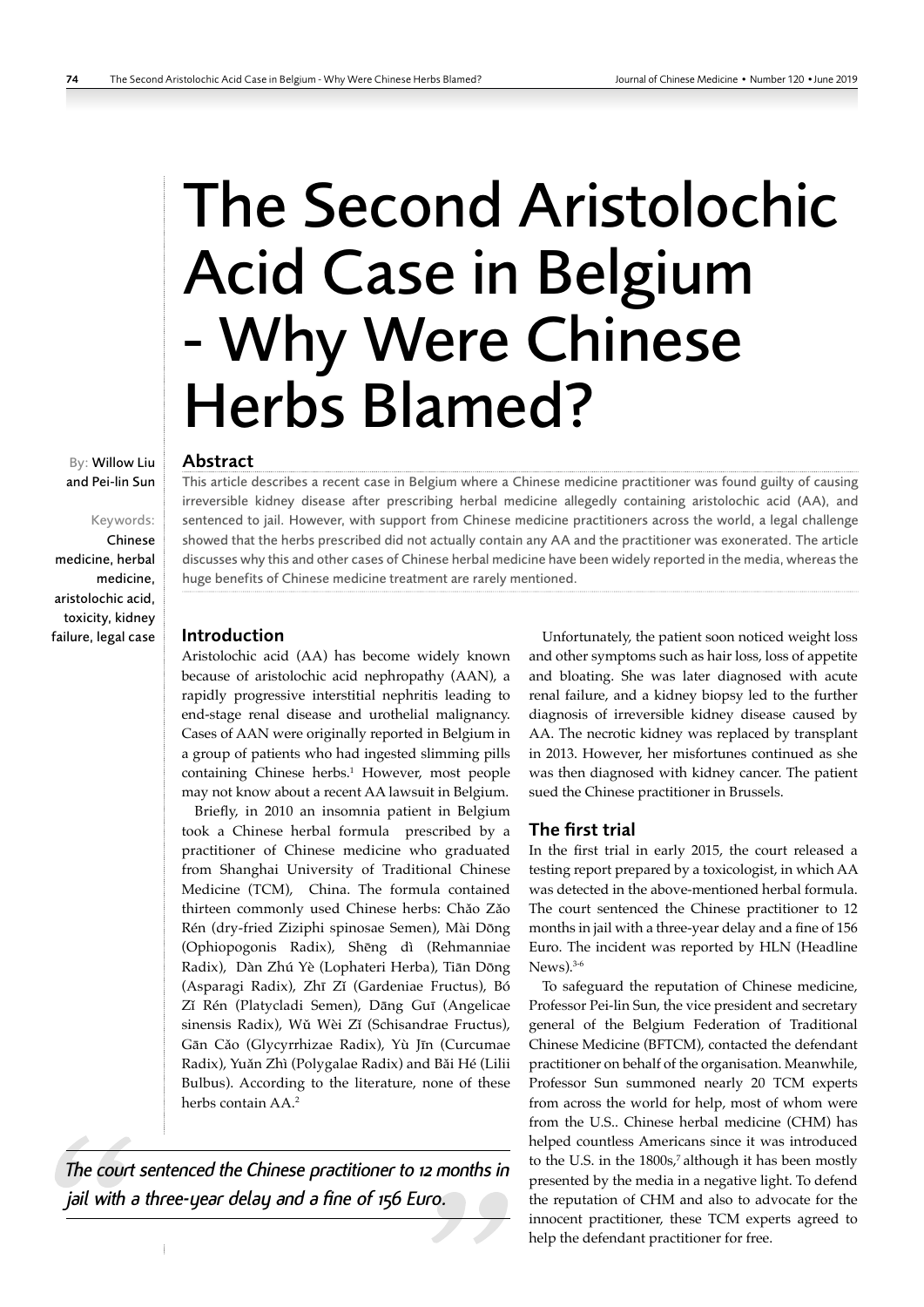Herbs containing AA were already banned in Europe when this patient was prescribed the formula mentioned above. The TCM experts agreed that, based on its ingredients, the formula should not have contained AA. Dr. Willow Liu, the president of the American Association of Chinese Herbs, pointed out that an AA testing report was the key evidence in this case. Such testing is usually performed through HPLC (high-performance liquid chromatography). If the analytical conditions of the HPLC were not correct, contamination could easily have produced inaccurate results. Therefore, the record of the AA analysis was required. The TCM experts also questioned the report of the kidney biopsy and the patient's health condition before she started seeing the defendant practitioner for treatment. Thus, a letter with a request to see the patient's medical records, the images obtained through the kidney biopsy and the record of the AA analysis was drafted and sent to the defence lawyer.

## The appeal

The Court of Brussels investigated all aspects of the testimony and held a final trial on 27th November 2017 on the basis of nearly two years of evidence collection. The Chinese practitioner won the case with 'no criminal motive'. Neither the record of the patient's medical history nor the record of the AA analysis was presented in the court.

The patient refused this judgment and appealed to the Supreme Court of Belgium. In December 2018, the Supreme Court dismissed the appeal and affirmed the final judgment of the Court of Brussels. The second socalled 'Belgian herbal nephropathy case' in Belgium, which lasted nearly eight years, finally ended.

Unfortunately, unlike the trial in  $2015<sub>1</sub><sup>3-6</sup>$  no local media reported the result of the final trial in 2017, or the response of the Supreme Court to the appeal in 2018. Prof. Sun contacted the newspaper *Nieuwsblad* and requested that they update their report after the court of appeal in 2017. Strangely, on 5th December 2017, the *Nieuwsblad* website posted a news story entitled 'Chinese acquitted for herbal mixture that made the patient dead sick', but with the date of 1st January 2015.<sup>8</sup> Prof. Sun requested several times that the report date be changed, but without success.

#### Discussion

Chinese herbal medicine is often blamed if patients have any uncomfortable symptoms or health problems during or after treatment. In fact, many patients turn to CHM after orthodox treatments fail to work for them. Symptoms that occur during the administration of Chinese herbs could be due to the patient's declining health or even to the accumulated side effects of orthodox medical drugs, rather than the CHM itself.

Unfortunately, Western media seems generally only interested in reporting the rare news of toxicity or death *The Chinese practitioner won the case with 'no criminal motive'.* 

caused by Chinese herbs, as in the case of slimming pills containing  $AA^1$  or ephedra extract,<sup>9</sup> rather than the many effective treatments performed daily in Chinese medicine clinics. In these cases the toxicity tends to be caused by misuse of CHM, for example using ephedra for weight loss rather than according to TCM theory (ephedra was not traditionally used for weight loss). Due to negative media reports and lack of basic knowledge about CHM, many orthodox physicians tell their patients not to take Chinese herbs, even when orthodox medicine has failed to help them. Safety may be these doctors' main concern, but some physicians erroneously tell their patients that CHM has no scientific basis or that its clinical success is merely due to psychological effects. Therefore, even though CHM may successfully relieve patients' suffering, many of those who take it decide not to tell their physicians. Sadly, some patients report to their physicians only when they feel uncomfortable after taking the herbs. In fact, much of the research performed by scientists over the world using modern chemical, biological and pharmacological methods in the past decades supports the efficacy of CHM. The reason for our inability to precisely explain the mechanisms by which CHM is effective is not that CHM is very old. It is because our knowledge about the human body and diseases, as well as the chemical substances in Chinese herbal medicinals, is still limited.

It should also be mentioned that CHM is not unconditionally safe. It should be applied on the basis of TCM theory, with correct diagnosis and differentiation. Factors such as herb quality, duration of treatment, dosage of administration and proper formulation all contribute to the safety and efficacy of CHM.

*Willow Liu received her B.S. in Chinese materia medica, M.S. in medicine ad Ph.D. in natural medicine in China. She was invited to Germany for collaborative research on Chinese medicine as a fellow of AvH foundation in Dusseldorf University and trained as a post-doctoral research scientist at Columbia University. She was a previous research assistant professor at the University of Illinois at Chicago, professor at Liaoning University of Traditional Chinese Medicine in China and a part-time professor at Southern California University of Health Science. She is a licensed acupuncturist in California, the founder and president of American Association of Chinese Herbs and the Clinic of 21st Century Herbs & Acupuncture. She is also the editor of Traditional Herbal Medicine Research Methods, the only comprehensive reference book on the research methods of traditional herbal medicine. She has 34 years experience of teaching, research and practice of Chinese medicine in China, Germany and USA. She can be contacted at willow813@gmail. com.*